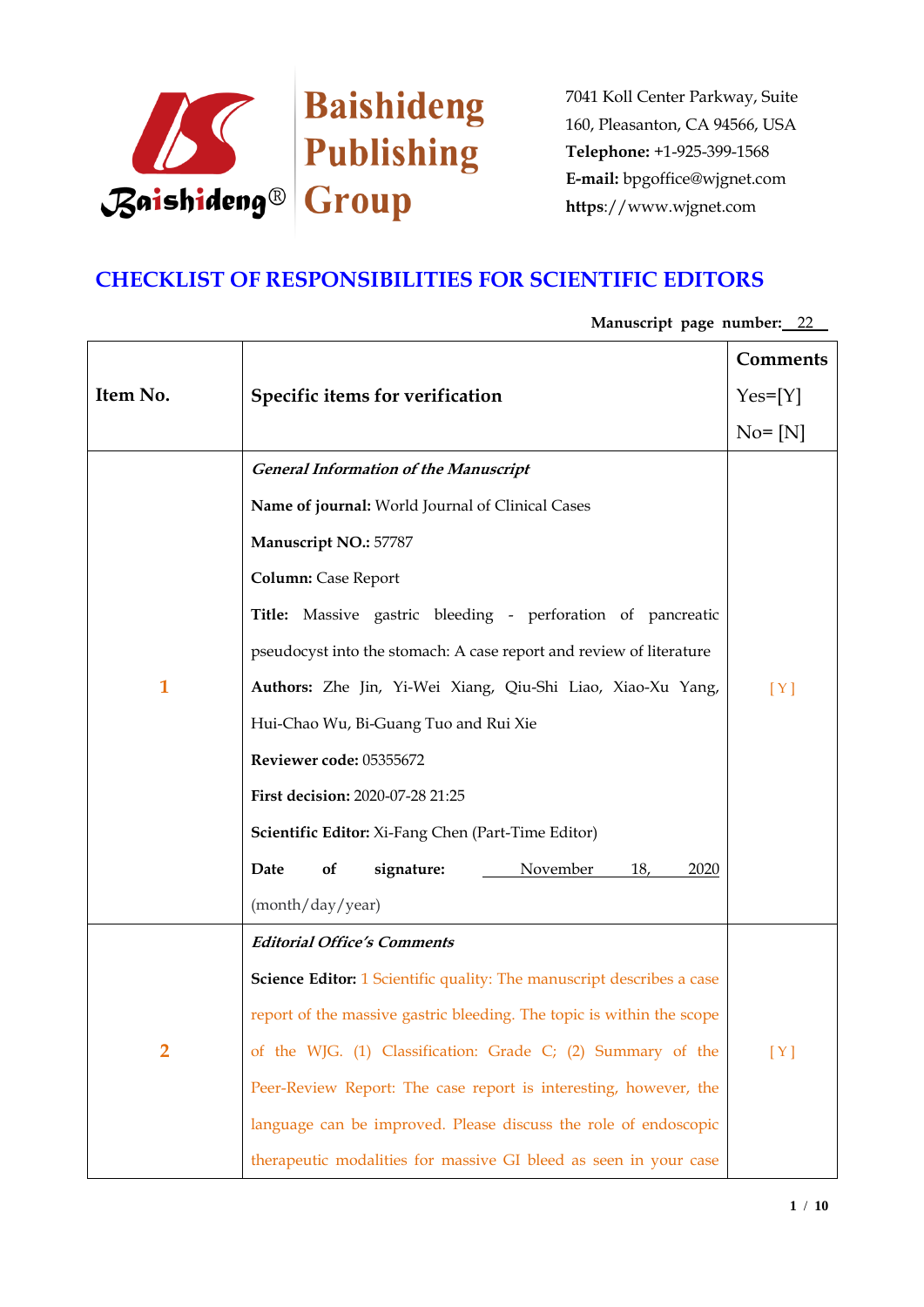

# Baishideng

7041 Koll Center Parkway, Suite 160, Pleasanton, CA 94566, USA **Telephone:** +1-925-399-1568 **E-mail:** bpgoffice@wjgnet.com **https**://www.wjgnet.com

report. The authors need to add more details in the "case presentation" section. The questions raised by the reviewers should be answered; and (3) Format: There is 1 table and 4 figures. A total of 20 references are cited, without references published in the last 3 years. The authors need to update the references. There are no self-citations. 2 Language evaluation: Classification: Grade C. A language editing certificate issued by AJE was provided. The language needs to be further improved. 3 Academic norms and rules: The authors provided the signed Conflict-of-Interest Disclosure Form and Copyright License Agreement, the written informed consent, and the CARE checklist form. No academic misconduct was found in the CrossCheck detection and Bing search. 4 Supplementary comments: This is an unsolicited manuscript. The study was supported by the National Natural Science Foundation of China. The topic has not previously been published in the WJG. The corresponding author has published 2 articles in the BPG. 5 Issues raised: (1) I found the language classification was grade C. Please visit the following website for the professional English language editing companies we recommend: https://www.wjgnet.com/bpg/gerinfo/240; (2) I found the authors did not provide the approved grant application form(s). Please upload the approved grant application form(s) or funding agency copy of any approval document(s); (3) I found the authors did not provide the original figures. Please provide the original figure documents. Please prepare and arrange the figures using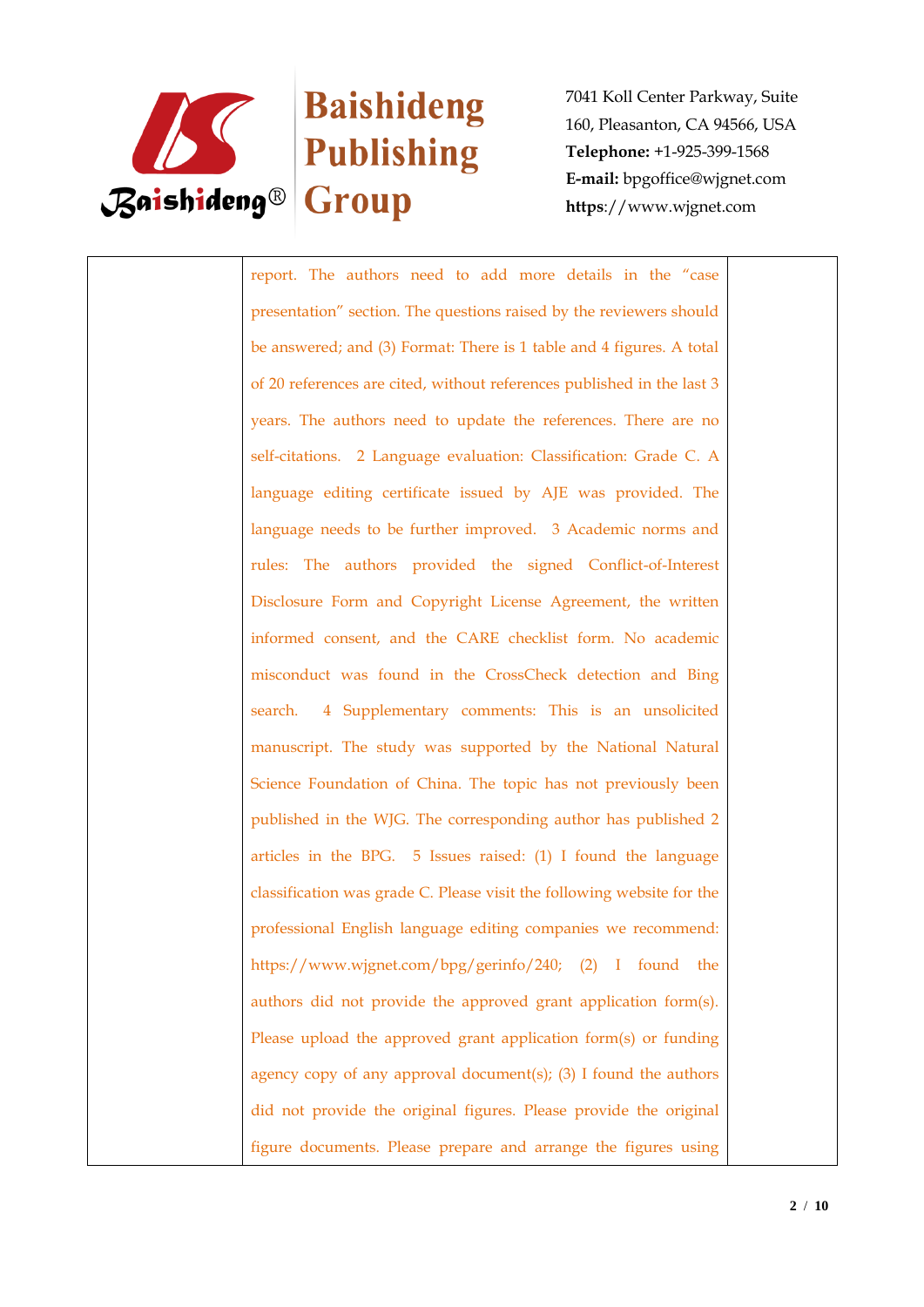

|   | PowerPoint to ensure that all graphs or arrows or text portions can     |     |
|---|-------------------------------------------------------------------------|-----|
|   | be reprocessed by the editor; and (4) I found the authors did not       |     |
|   | add the PMID and DOI in the reference list. Please provide the          |     |
|   | PubMed numbers and DOI citation numbers to the reference list           |     |
|   | and list all authors of the references. Please revise throughout. 6     |     |
|   | Re-Review: Required. 7 Recommendation: Conditionally accepted.          |     |
|   | Editorial Office Director: I have checked the comments written by       |     |
|   | the science editor.                                                     |     |
|   | Company Editor-in-Chief: I recommend the manuscript to be               |     |
|   | published in the World Journal of Clinical Cases.                       |     |
| 3 | The fixed headings are copied.                                          | [Y] |
|   | The title concisely summarizes the main topic of the study and is       |     |
|   | not too long (no more than 18 words). Words such as 'exploration',      |     |
| 4 | 'research', 'analysis', 'observation', and 'investigation' are avoided. | [Y] |
|   | The title does not start with 'The' and does not include any Arabic     |     |
|   | numbers or uncommon abbreviations.                                      |     |
| 5 | A short running title is provided (no more than 6 words).               | [Y] |
|   | The authors' full family (sur)names and full/abbreviated first          |     |
| 6 | names are listed on the title page and are consistent with those        | [Y] |
|   | listed in the signed BPG Copyright License Agreement form.              |     |
|   | The 'Author contributions' passage describes the specific               |     |
|   | contribution(s) made by each author. The author's names are listed      |     |
|   | in the following format: full family (sur)name followed by              |     |
|   | abbreviated first and middles names.                                    |     |
| 7 | e.g., "Wang CL and Liang L contributed equally to this work; Wang       | [Y] |
|   | CL, Liang L, Fu JF, Zou CC, Hong F and Wu XM designed the               |     |
|   | research study; Wang CL, Zou CC, Hong F and Wu XM performed             |     |
|   | the research; Xue JZ and Lu JR contributed new reagents and             |     |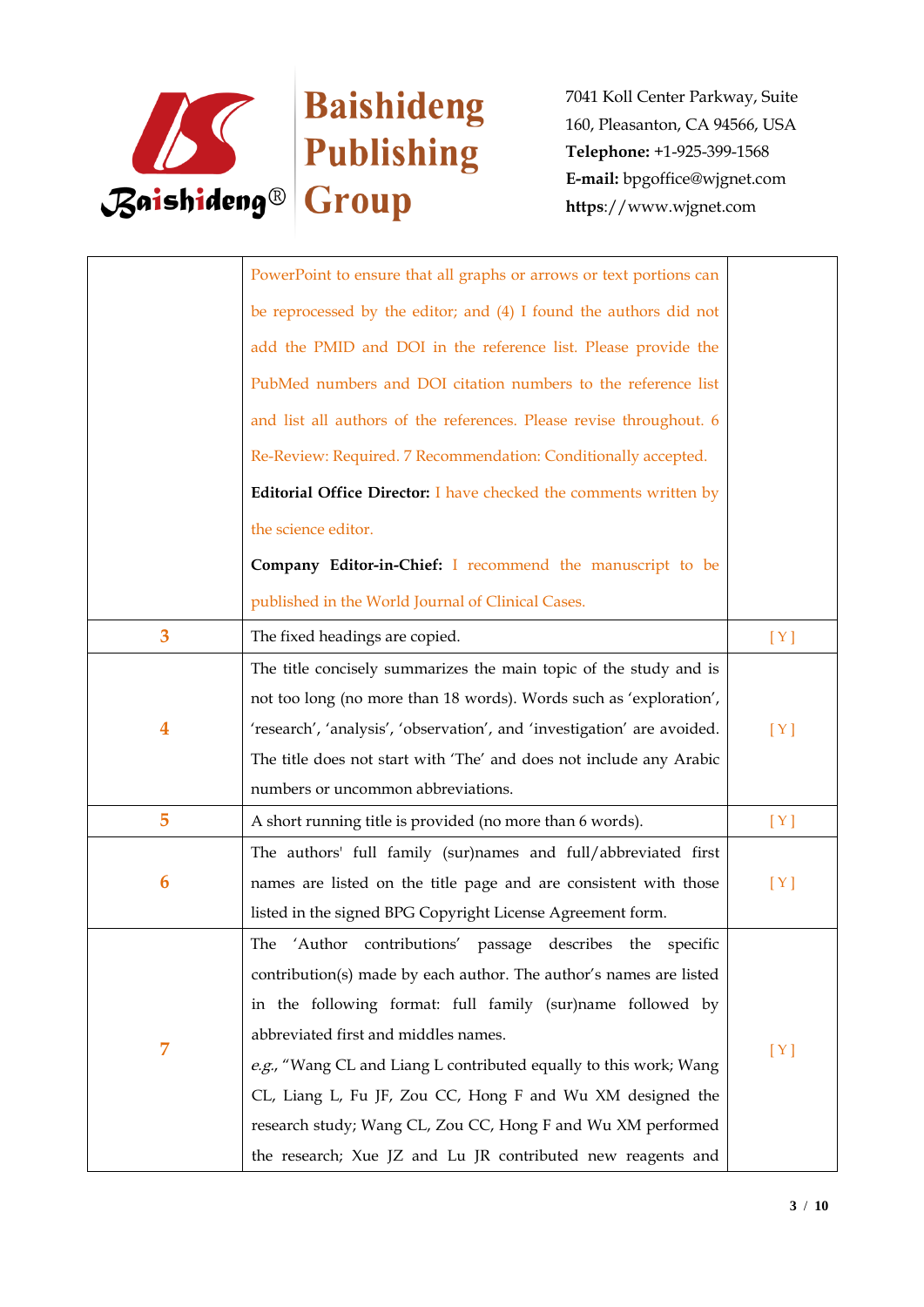

|    | analytic tools; Wang CL, Liang L and Fu JF analyzed the data; and         |     |
|----|---------------------------------------------------------------------------|-----|
|    | Wang CL, Liang L and Fu JF wrote the manuscript. All authors              |     |
|    | have read and approve the final manuscript."                              |     |
|    |                                                                           |     |
|    |                                                                           |     |
|    |                                                                           |     |
|    |                                                                           |     |
|    |                                                                           |     |
|    | The 'Supported by' statement describes the source(s) of financial         |     |
| 8  | support and includes the corresponding identification number(s)           | [Y] |
|    | and program ID(s) if available, and contains no spelling errors.          |     |
|    | The 'Corresponding author' passage provides the corresponding             |     |
|    | author's full first and family (sur)names, abbreviated title $(e.g., MD,$ |     |
| 9  | PhD), affiliated institute's name and complete postal address             | [Y] |
|    | (including zip code) and e-mail (written in all lowercase), and           |     |
|    | contains no spelling errors.                                              |     |
|    | The Manuscript Tracking information (i.e., Received, Peer review          |     |
|    | started, First decision, Revised, Accepted, Article in press, and         |     |
| 10 | Published online) are provided along with the corresponding editor        | [Y] |
|    | and date for each item, and contain no spelling errors.                   |     |
|    | The Abstract section is formatted according to the article-specific       |     |
|    | style (structured vs unstructured) and word count thresholds, as          |     |
|    | follows:                                                                  |     |
|    | Commentary, Frontier, Diagnostic Advances, Medical Ethics,                |     |
|    | Minireview, Review, Therapeutics Advances, and Topic Highlight:           |     |
| 11 | Non-structured abstract that is no less than 200 words.                   | [Y] |
|    | Field of Vision, Case Report and Letter to the Editor:                    |     |
|    | Non-structured abstract that is no less than 150 words.                   |     |
|    | Research articles: Structured abstract with subsections for AIM (no       |     |
|    | more than 20 words); METHODS (no less than 80 words); RESULTS             |     |
|    | (no less than 120 words); and CONCLUSION (no more than 26                 |     |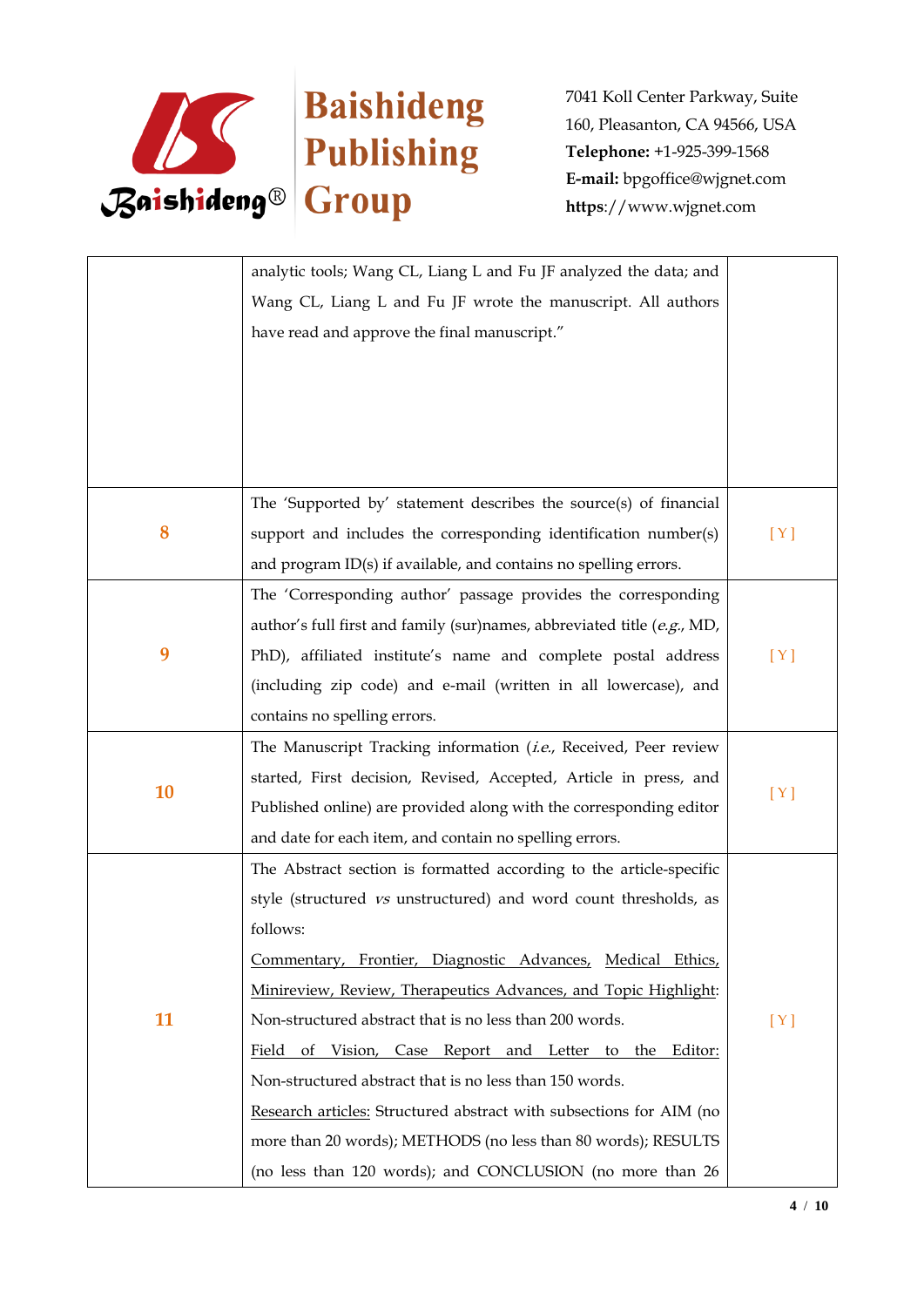

|    | words).                                                                |     |
|----|------------------------------------------------------------------------|-----|
| 12 | The 'Key words' list provides 5-10 keywords that reflect the main      | [Y] |
|    | content of the study. The first letter of each keyword is capitalized, |     |
|    | and each keyword is separated by a semicolon.                          |     |
|    | The "citation" contains authors' names and manuscript title. The       |     |
|    | name of the first author should be typed in bold letters; the family   |     |
|    | (sur) name of all authors should be typed with the first letter        |     |
|    | capitalized, followed by their abbreviated first and middle initials.  |     |
| 13 | For example, an article by Jae Moon Yoon, Ki Young Son, Chun Sick      | [Y] |
|    | Eom, Daniel Durrance, Sang Min Park will be written as Yoon JM,        |     |
|    | Son KY, Eom CS, Durrance D, Park SM. Pre-existing diabetes             |     |
|    | mellitus increases the risk of gastric cancer: A meta-analysis. World  |     |
|    | J Gastroenterol 2019; In press                                         |     |
|    | The 'Core tip' provides a summary (less than 100 words) of the         | [Y] |
|    | study that outlines the most innovative and important arguments        |     |
| 14 | and core contents of the paper and will serve to effectively attract   |     |
|    | readers.                                                               |     |
|    | The 'INTRODUCTION' section clearly describes the relevant              | [Y] |
|    | background information for the study. Only the most relevant and       |     |
|    | current (within the past 5 years) literature is cited, with the        |     |
|    | exception of rare instances of seminal literature citations. All       |     |
|    | technical terms and/or abbreviations are explained and/or defined,     |     |
|    | with the full name of abbreviations given upon first appearance in     |     |
| 15 | the text and the abbreviation presented in parentheses [i.e.,          |     |
|    | "computed tomography (CT)"]. First-person pronouns (e.g., T,           |     |
|    | 'we') are used appropriately to clearly indicate the work performed    |     |
|    | by the author(s). When weaknesses of previous studies are              |     |
|    | described in the text to highlight the innovations related to the      |     |
|    | current study, the information is presented carefully.                 |     |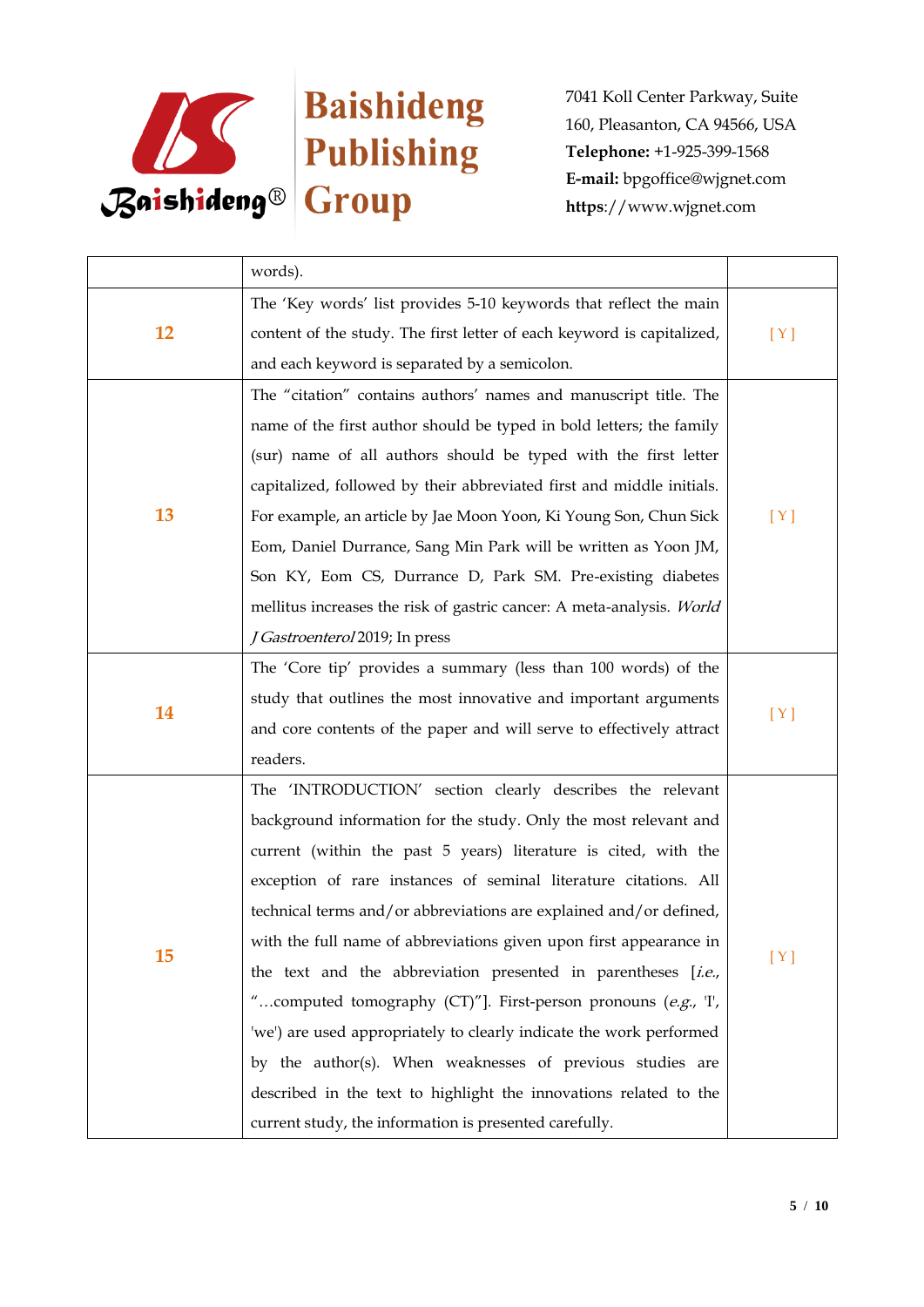

| 16        | The 'MATERIALS AND METHODS' section clearly and accurately                                       |     |
|-----------|--------------------------------------------------------------------------------------------------|-----|
|           | describes all materials and methods used to obtain the data                                      |     |
|           | presented in the article and is adequate for a reader to repeat the                              | [N] |
|           | study.                                                                                           |     |
|           | The 'RESULTS' section concisely describes the observational and                                  |     |
|           | experimental results. Representative data and data that have                                     |     |
|           | scientific significance are emphasized. Data is presented in either                              |     |
| 17        | the text, a table or figure $(i.e.,$ chart, diagram, graph or image), but is                     | [N] |
|           | not repeated among each. Information presented in the tables and                                 |     |
|           | figures clearly describes the trends, meaning, and inferences.                                   |     |
|           | Results described in textual form are accurate, concise and clear.                               |     |
|           | Statistical symbols are accurate. Statistical significance is expressed                          |     |
|           | as ${}^aP$ < 0.05, ${}^bP$ < 0.01 ( $P$ > 0.05 usually does not need to be denoted).             |     |
| <b>18</b> | If there are other series of P values, $P < 0.05$ and $dP < 0.01$ are used,                      | [N] |
|           | and a third series of P values is expressed as $\frac{e}{e}P < 0.05$ and $\frac{f}{e}P < 0.01$ . |     |
|           | Statistical data is expressed as mean ± SD or mean ± SE.                                         |     |
|           | The 'DISCUSSION' section (1) describes the main purpose and                                      |     |
|           | hypothesis of the study; (2) summarizes the most important results;                              |     |
|           | (3) illustrates and explains the results (but does not simply repeat                             |     |
| 19        | the data) and draws conclusions or inferences based on the results;                              |     |
|           | (4) points out the limitations of the study and their impact on the                              | [Y] |
|           | results, as well as proposes further advice on future research                                   |     |
| 20        | $topic(s)$ or direction $(s)$ ; and $(5)$ describes the theoretical significance                 |     |
|           | and practical value of the findings.                                                             |     |
|           | The 'ACKNOWLEDGEMENTS' section expresses gratitude to any                                        |     |
|           | individuals or organizations for technical support (i.e., providing                              |     |
|           | instrumentation, equipment or experimental materials, and/or                                     | [N] |
|           | assistance in experimental work), non-technical services (i.e., useful                           |     |
|           | inspiration, suggestions, guidance, or review), and/or any other                                 |     |
|           | auxiliary work.                                                                                  |     |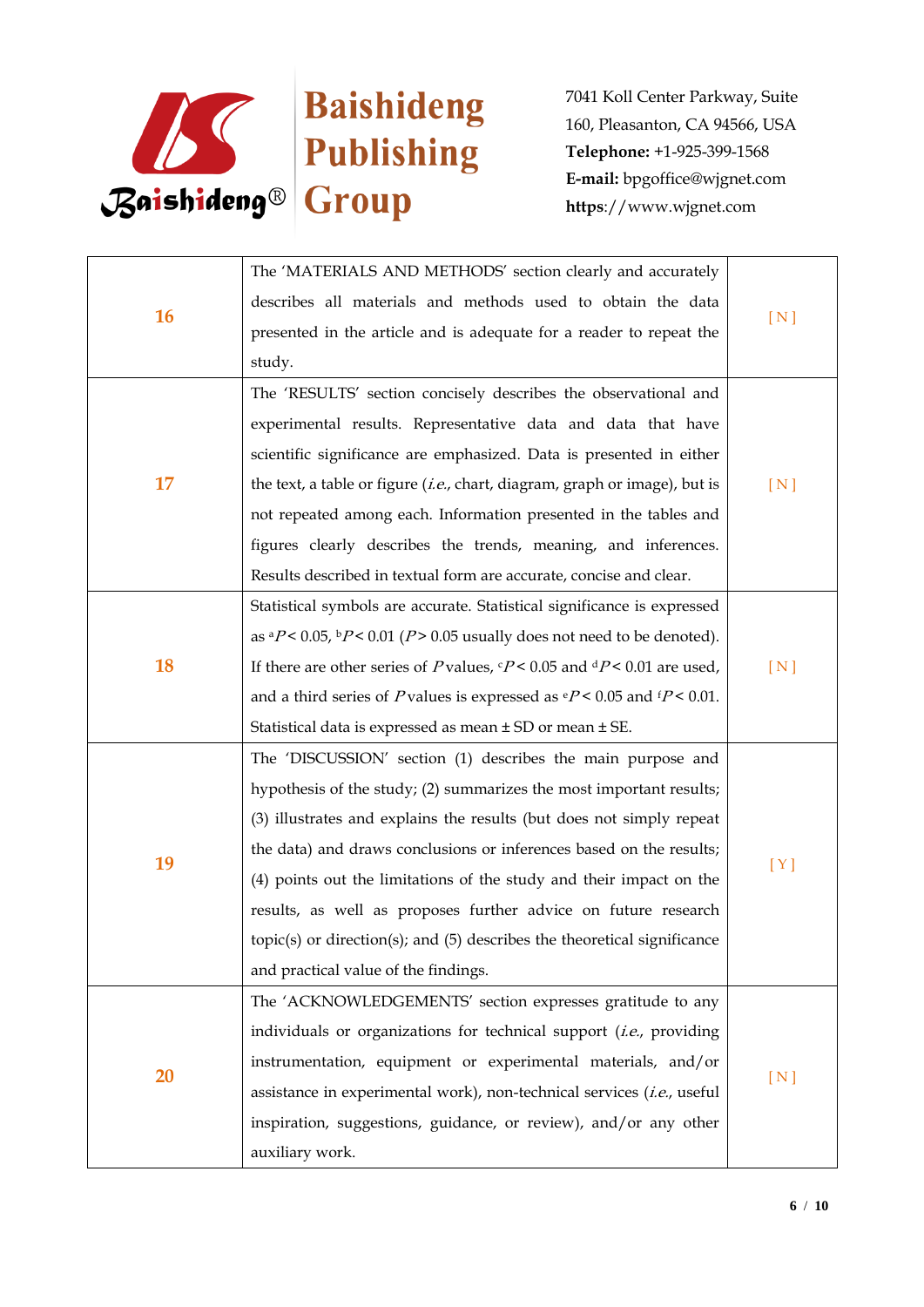

| 21 | The 'ARTICLE HIGHLIGHTS' section provides comments for                                  |     |
|----|-----------------------------------------------------------------------------------------|-----|
|    | original articles in accordance with the specified format.                              | [N] |
|    | The 'REFERENCES' section lists the references in the Vancouver                          |     |
|    | style. This style uses Arabic numeral in-text citations based on the                    |     |
|    | order of the first appearance of a source in the text. For citations                    |     |
|    | where the author's name is indicated in the text, a superscript                         |     |
|    | number should be placed following the name (i.e, "Pang et al").                         |     |
|    | For citations where no author is indicated, a superscript number                        |     |
| 22 | should be placed at the end of the sentence. Respective examples                        | [Y] |
|    | are: "Ma <sup>[1]</sup> reported ", "Pan et al <sup>2-5</sup> ] indicated "; "PCR has a |     |
|    | high sensitivity <sup>[6,9]</sup> ." No superscript numbers are used when the           |     |
|    | reference number is described in the text; for example, "The                            |     |
|    | experimental method used has been described in reference [8]." The                      |     |
|    | style of reference citations in tables is the same as that in the text                  |     |
|    | (e.g., Pan et al <sup>[2-5]</sup> , please see reference [8]).                          |     |
|    | Journal references have been verified to ensure that there are no                       |     |
|    | duplicate references and that the PMID numbers are correct. For                         | [Y] |
|    | references not yet included in PubMed: the name of Chinese                              |     |
|    | journals is spelled out using Chinese Pinyin, with the first letter of                  |     |
| 23 | each word capitalized (e.g., Shijie Huaren Xiaohua Zazhi); the name                     |     |
|    | of journals in other languages are listed according to indexing                         |     |
|    | information retrieved from Google. Book references are presented                        |     |
|    | with all the information relevant to the electronic version.                            |     |
| 24 | The number of cited references is appropriate for the article type, as                  | [Y] |
|    | follows:                                                                                |     |
|    | Commentary: no less than 50;                                                            |     |
|    | Review: no less than 100;                                                               |     |
|    | Article: no less than 30/26;                                                            |     |
|    | Case Report and Letter to the Editor: no less than 1.                                   |     |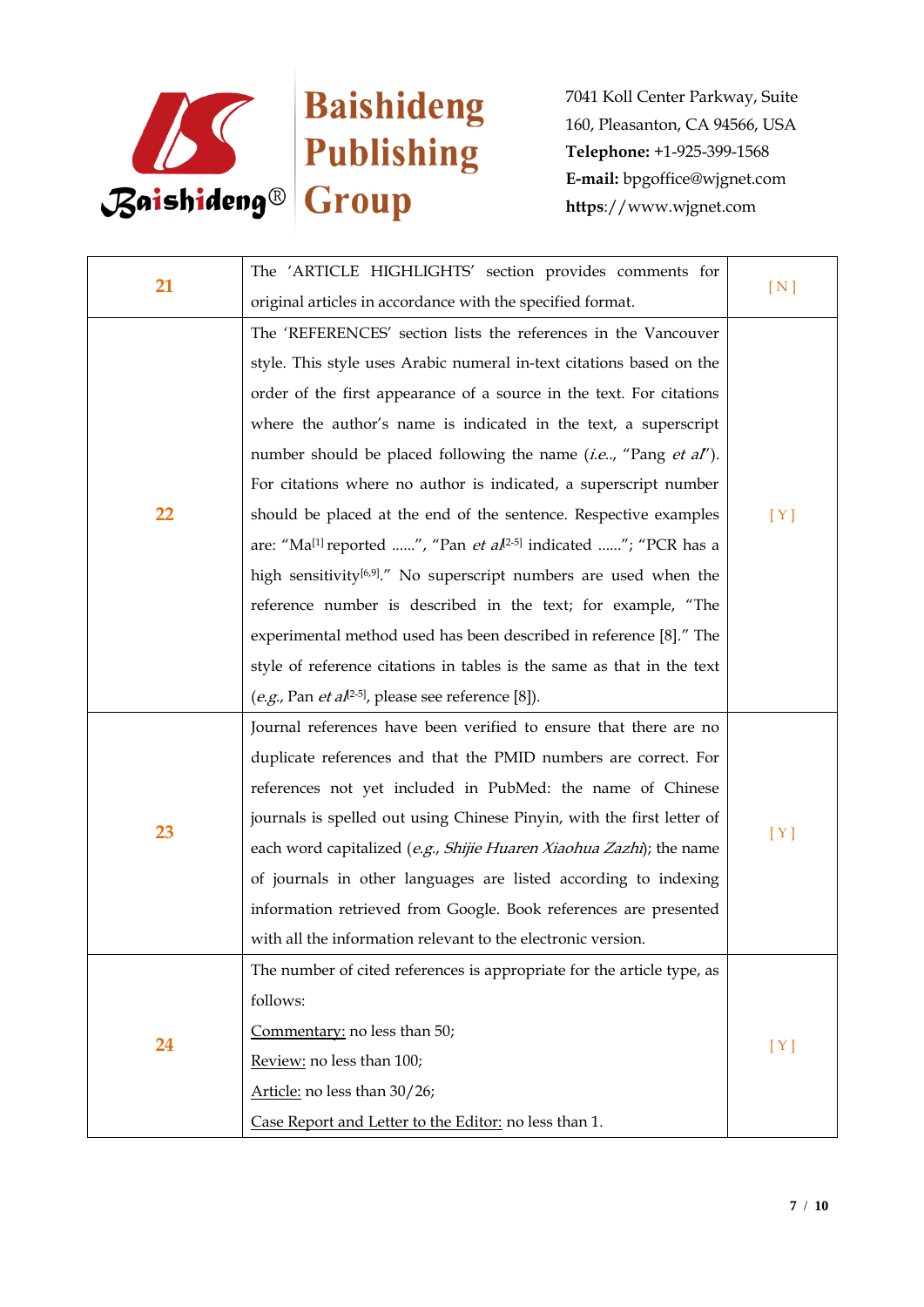

| 25 | The ethics-related statements are provided in accordance with the                         |     |
|----|-------------------------------------------------------------------------------------------|-----|
|    | manuscript type (e.g., Manuscript No.-Institutional review board                          | [Y] |
|    | statement, Manuscript No.-Animal care and use statement, etc.).                           |     |
|    | The names of the peer reviewers and the scientific editor are present                     |     |
| 26 | at the end of the paper (e.g., P-Reviewer: Hugot D S-Editor: Wang                         | [Y] |
|    | JL).                                                                                      |     |
|    | The order and numerical labeling of tables and figures is consistent                      |     |
|    | with their appearance and presentation in the text. Symbols in                            |     |
|    | tables (e.g., +, -, $\times$ , ÷, $\ast$ ) correctly correspond to the definitions in the |     |
| 27 | footnotes. Only one legend is provided for each multi-panel figure                        |     |
|    | consisting of color graphs, black and white graphs, or line graphs                        | [Y] |
|    | that depicts data of the same theme. For example: Figure 1                                |     |
|    | Pathological changes in atrophic gastritis tissue before and after                        |     |
|    | treatment. A: ; B: ; C: ; D: ; E: ; F:                                                    |     |
|    | Split pictures include flow charts, line graphs, histograms, and                          |     |
| 28 | graphs including text. Unsplit pictures include meta-analysis                             | [Y] |
|    | diagrams, PCR amplification curves, and survival curves.                                  |     |
| 29 | The author(s) highlighted the changes made to the manuscript                              |     |
|    | according to the peer-reviewers' comments.                                                | [Y] |
|    | The responses to the peer-reviewers' comments are consistent with                         | [Y] |
| 30 | the changes made to the manuscript.                                                       |     |
|    | The revised manuscript is provided (file name: Manuscript                                 |     |
| 31 | No.-Review; e.g., 870- Review).                                                           |     |
|    | The letter of peer-reviewers' comments is provided (file name:                            | [Y] |
|    | Manuscript No.-Peer-review(s); e.g., 870-Peer-review(s)).                                 |     |
|    | (file)<br>The<br>letter<br>is provided<br>response<br>name:<br>Manuscript                 |     |
|    | No.-Answering reviewers; e.g., 870-Answering reviewers).                                  |     |
|    | The related ethics and relevant documents are provided, such as (1)                       |     |
| 32 | Approved grant application form(s) or funding agency copy of any                          | [Y] |
|    | approval document(s) (file name: Manuscript No.-Grant application                         |     |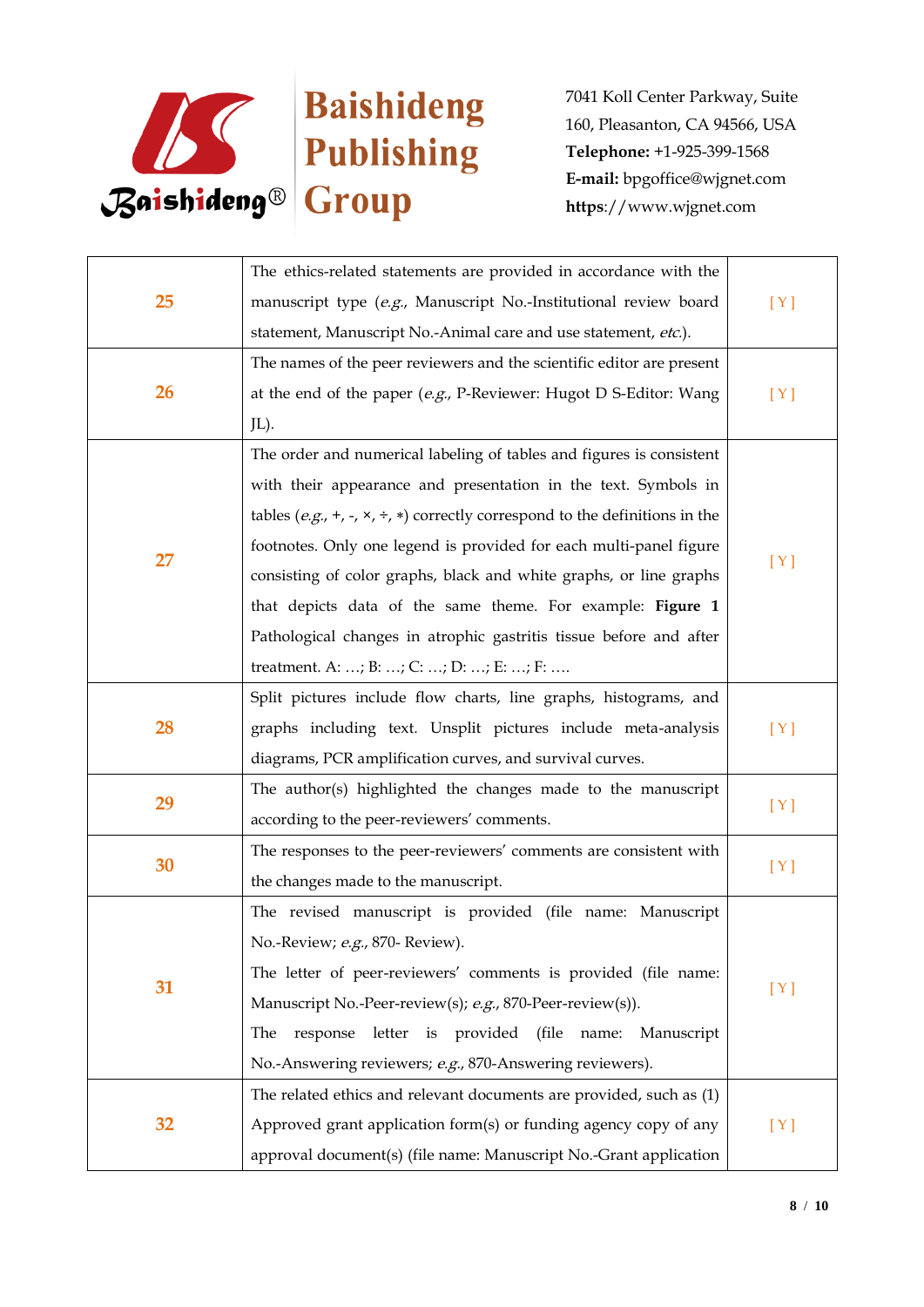

|    | form(s)); (2) Biostatistics review certificate (file name: Manuscript  |       |
|----|------------------------------------------------------------------------|-------|
|    | No.-Biostatistics statement); (3) Conflict-of-interest statement (file |       |
|    | name: Manuscript No.-Conflict-of-interest statement); (4) Clinical     |       |
|    | trial registration statement (file name: Manuscript No.-Clinical trial |       |
|    | registration statement); (5) Institutional review board approval form  |       |
|    | or document (file name: Manuscript No.-Institutional review board      |       |
|    | statement); (6) Institutional animal care and use committee            |       |
|    | form<br>document<br>(file)<br>approval<br>Manuscript<br>or<br>name:    |       |
|    | No.-Institutional animal care and use committee statement), and (7)    |       |
|    | Signed informed consent form(s) or document(s) (file name:             |       |
|    | Manuscript No.-Informed consent statement).                            |       |
|    | All authors signed the BPG Copyright license agreement form (file      |       |
| 33 | Manuscript No.-Copyright license<br>name:<br>agreement;<br>e.g.,       | [Y]   |
|    | 870-Copyright license agreement).                                      |       |
|    | The language certificate provided by authors who are non-native        |       |
| 34 | speakers of English meets the BPG requirements (file name:             | [Y]   |
|    | Manuscript No.-Language certificate; e.g., 870-Language certificate).  |       |
|    | The photos licensed in the Agreement for Use of Personal Photos        |       |
| 35 | are consistent with those in the paper (file name: Manuscript          |       |
|    | No.-Agreement for use of personal photos; e.g., 870-Agreement for      | [ N ] |
|    | use of personal photos).                                               |       |
|    | This document (Checklist of Responsibilities for Scientific Editors)   |       |
| 36 | has been saved under the file name: manuscript No.-Scientific          | [Y]   |
|    | editor work list (e.g., 870-Scientific editor work list).              |       |
|    | A CrossCheck investigation (an effective tool for detecting            |       |
| 37 | unoriginal content, enabling our editors to preserve the journal's     |       |
|    | integrity and the authors' copyright) has been performed for the       |       |
|    | manuscript <i>via</i> the website: http://www.ithenticate.com/. The    | [Y]   |
|    | results document contains the following information for the            |       |
|    | manuscript: "Name of journal", "Manuscript No.", "Columns",            |       |